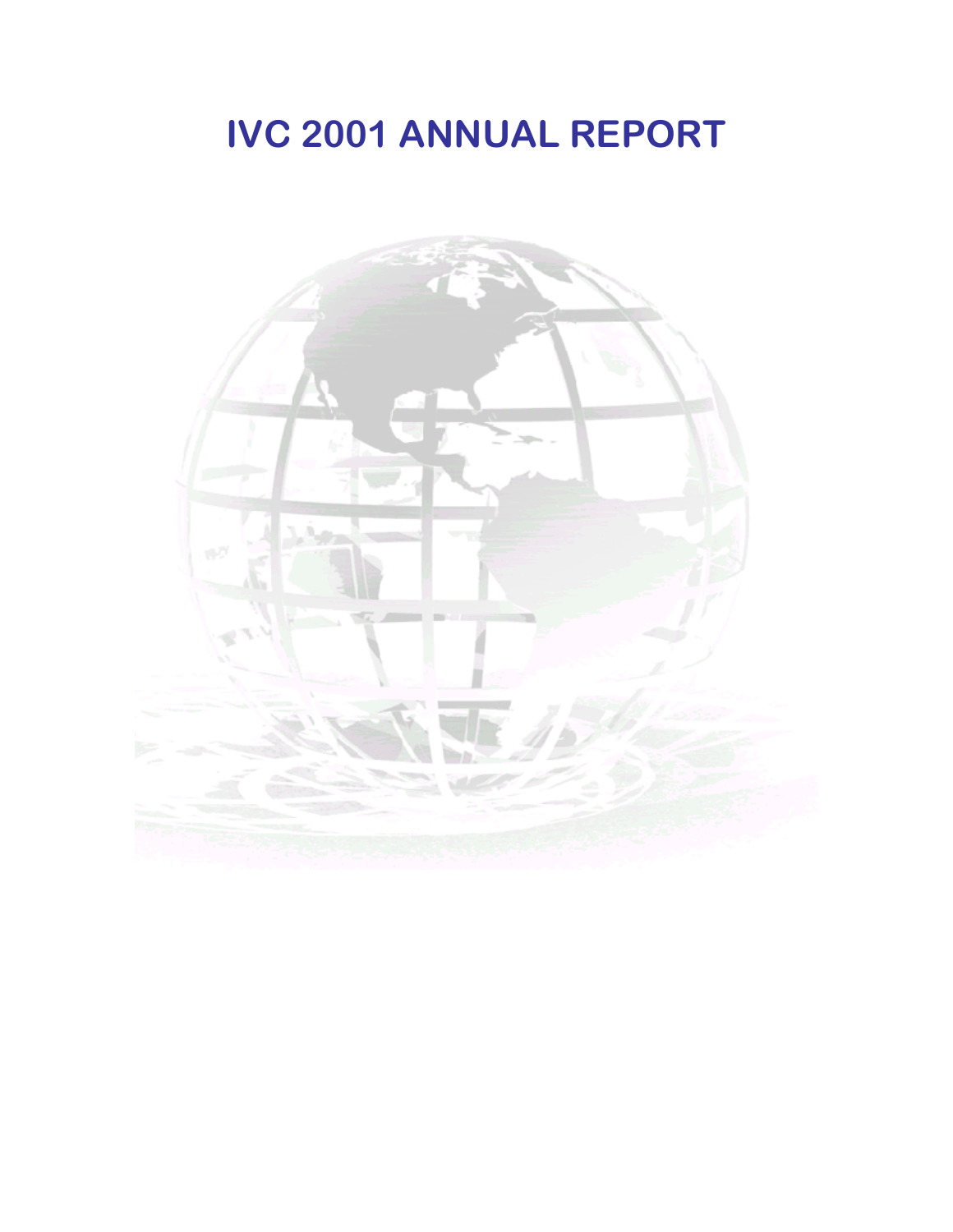#### **Table of Contents**

| <b>President's Message</b>                     |    |
|------------------------------------------------|----|
| <b>Executive Director's Message</b>            | 2  |
| <b>Strengthening Democratic Ideals</b>         | 3  |
| <b>Encouraging Economic Development</b>        | 6  |
| <b>Promoting Cultural Understanding</b>        | 8  |
| <b>IVC Trustees, Staff &amp; Volunteers</b>    | 11 |
| <b>IVC's Citizen Diplomats</b>                 | 12 |
| <b>Financial Statements</b>                    | 12 |
| <b>IVC 2001-2002</b>                           | 13 |
| <b>Impact &amp; Benefits of IVC's Programs</b> | 14 |

**"The State of Ohio is proud to be involved in a public-private community partnership with the International Visitors Council (IVC) which allows us to enrich Ohio's international prominence. The contributions of IVC over the years are appreciated and its enduring commitment to the promotion of cultural understanding and knowledge is to be commended."** 

 **- Ohio Governor Bob Taft**

## **PRESIDENT'S MESSAGE**

2001 has been recognized by the United Nations as the International Year of the Volunteer. What better way to celebrate volunteerism then to have your own volunteers nominated for the Nobel Peace Prize.

At our national meeting in March, we discovered that the volunteer Citizen Diplomats of IVC's sister organizations across the country were nominated for this distinguished award by US Senator Arlene Spector. We were nominated for the role we have played in implementing the State Department's International Visitor Program, which helps bring peace to the world by promoting cultural understanding through the exchange of ideas and knowledge.

On behalf of the IVC Board of Trustees, I would like to thank and congratulate our outstanding volunteer Citizen Diplomats and look forward to the Peace Prize announcement in December.

IVC has also embraced the International Year of the Volunteer distinction by partnering with FIRSTLINK, Franklin County's volunteer center, on two very exciting initiatives to promote the democratic concept of volunteerism and civil society.

One program sent IVC Executive Director Kevin Webb and FIRSTLINK representatives to Chile for an assessment of the state of volunteerism, an evaluation of Chile's volunteer center and to recruit for a Columbus-based training program. The train-the-trainer program brought six non-profit leaders to Columbus for two-weeks to learn volunteer management techniques. The second program worked with ten non-profit leaders from Ukraine for a three-week program on non-profit management issues. These are just two examples of the thirty-six programs IVC conducted for 172 visitors from 40 countries over the past year.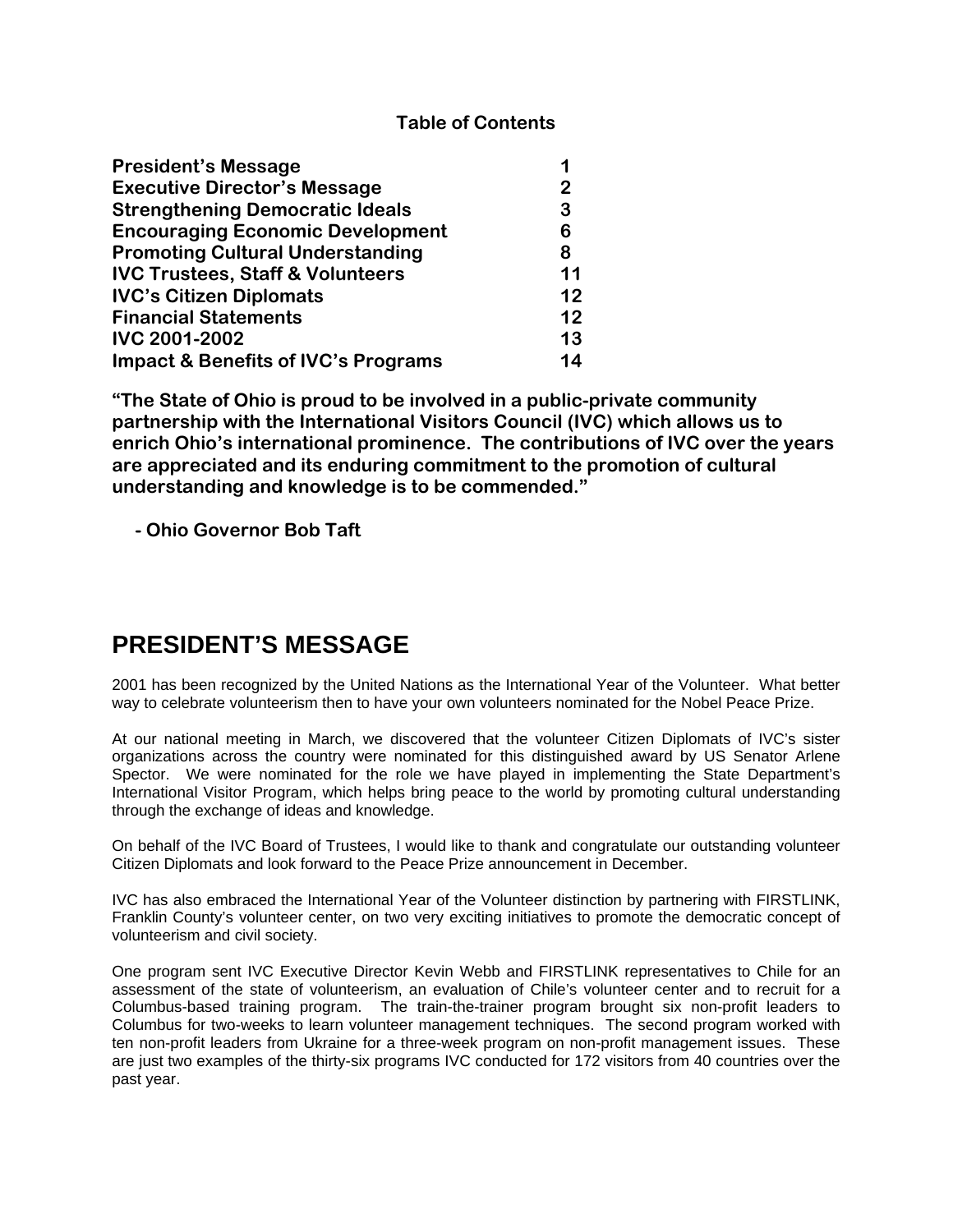As we look ahead to 2001-2002, IVC is beginning a new era in its history. We are "going home again" as IVC returns to the International Center at 57 Jefferson Avenue to become a more centrally located "Global Resource Center" for the citizens of central Ohio and international visitors to the region. I thank my fellow board members for making my year as President of IVC so rewarding and wish my successor, Jim May, the best as IVC embarks on another year of peaceful volunteer Citizen Diplomacy for Central Ohio.

Sincerely yours, Vasil Babamov, PhD President, IVC Board of Trustees

## **EXECUTIVE DIRECTOR'S MESSAGE**

Due to the still too recent events of September 11, 2001 that permeates our national conscious, my annual report, like much in our country, has taken on a different form than originally planned.

That fateful day, Ms. Fauzaya Talhaoui, a Belgian Member of Parliament and a Muslim, was in town as a guest of the State Department sponsored IVC International Visitor Program. My family had the pleasure of hosting her in our home where we spent a somber evening in front of the television. Amidst the waiting and wondering it was interesting to have a non-American point of view of these devastating events.

Upon returning our visitor to her hotel that evening, my wife, who is French, said sympathetically, "You know, Europeans and people in other parts of the world live in constant fear of terrorist activity. Americans haven't known this feeling before, are you afraid now?"

I responded, "No, not afraid exactly. I am filled with profound sorrow, anger and dread of what this means for our families, our communities, our country and our world."

Before terror reached our shores, I was one who promoted international collaboration, acceptance of diversity, and free trade. Now, I feel like building a wall a mile high so that this might never occur again. But I know that walls are not the answer. Mutual understanding is. Meeting and discussing differing points of view and ideas with colleagues across our borders has, can and will make this a more peaceful world free from terror

This is the role that IVC's Nobel Peace Prize nominated Citizen Diplomats—our volunteer home and professional hosts—play on a daily basis by welcoming emerging world leaders like Ms. Talhaoui into their classrooms, boardrooms, homes and hearts. The dialogue that develops, gives Central Ohio residents and our international visitors the opportunity to share their hopes, fears, dreams, and desires so that we may come to some common understanding and appreciation of each other's culture and point of view.

As IVC embarks on its thirty-seventh year of service to Central Ohio, establishing a community Global Resource Center and developing new programs for 2002, I hope that you will join our small group of Citizen Diplomats to help us change the world into a more peaceful and prosperous place in which to live, work, trade and travel.

Very truly yours, Kevin R. Webb Executive Director, IVC

*"Never doubt that a small group of thoughtful committed citizens can change the world; indeed it's the only thing that ever does."* 

– Margret Meade, American Anthropologist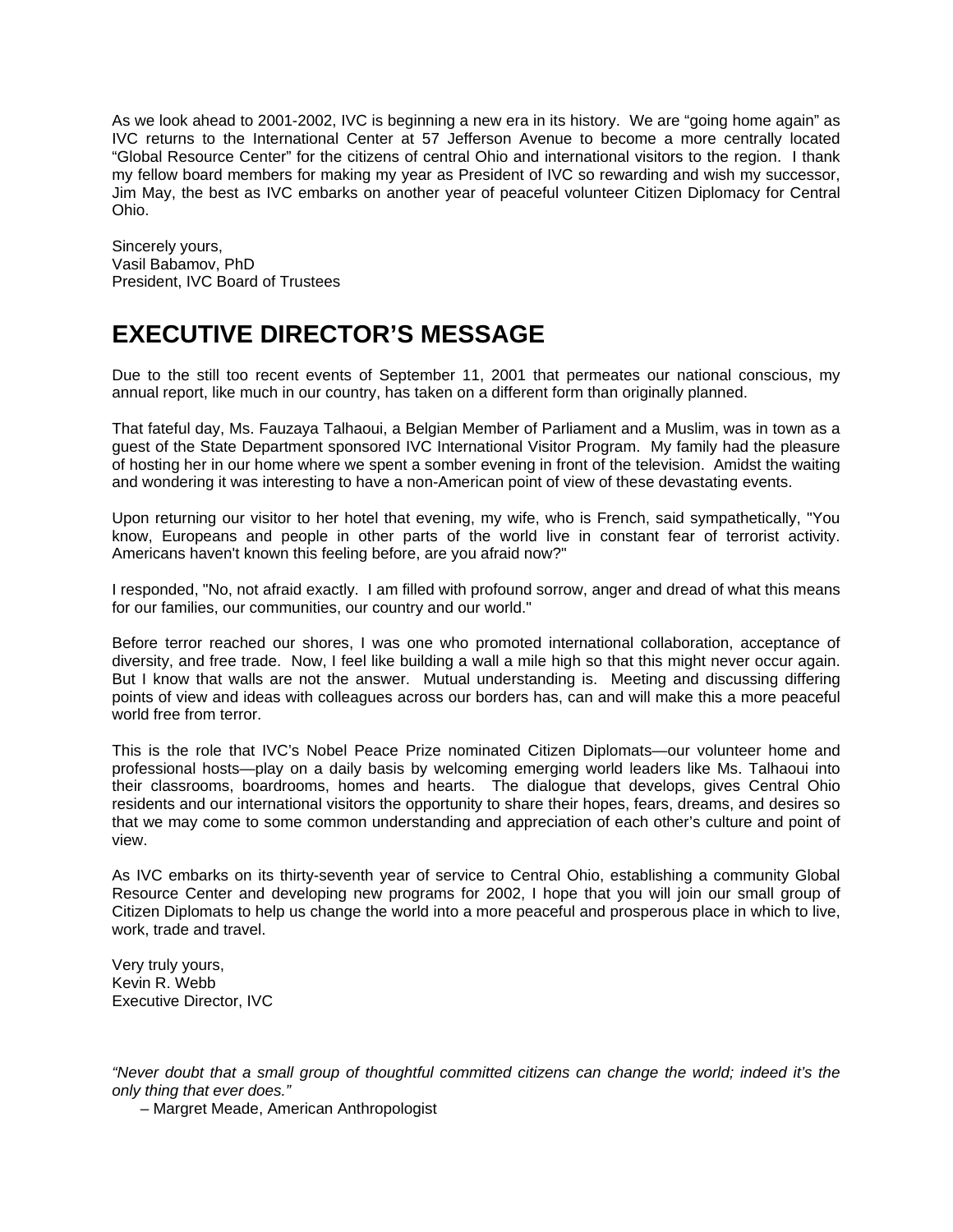IVC's mission is to build partnerships between Central Ohioans and citizens of other countries that strengthen democratic ideals, encourage economic development and promote cultural understanding through the exchange of ideas and knowledge.

## **STRENGTHENING GRASSROOTS DEMOCRACY**

#### **City and State Government, Uganda**

October 5-10, 2000 Mr. Christopher Godfrey Kiwanuka-Musisi, District Chairperson Mukono District & Head, Uganda Local Authorities Association

Mr. Kiwanuka-Musisi visited Columbus to observe council and planning commission meetings and establish linkages with leaders in agricultural production and university faculty involved with government reform and training. Professional Hosts: Ohio Secretary of State, Mid-Ohio Regional Planning Commission, Ohio Department of Agriculture, John Glenn Institute-The Ohio State University, and County Commissioners Association. Home Host: Annette Trembly.

#### **Russian Leadership Program: "Open World 2000"**

October 17-24, 2000 10 Government Officials and Business Leaders

This program, sponsored by the US Library of Congress, was designed to introduce Russia's new political leadership to the infrastructure of democratic governance, American business life and an open, free election system. Professional Hosts: Ohio Department of Development, Ohio Republic Party, Huntington Bank, The Columbus Dispatch, Ohio Governmental Services, City of Columbus-Office of International Business, The Ohio State University-Department of Agriculture, Ohio Legislative Budget Office, Ohio Supreme Court, Franklin County Board of Elections, Ohio Secretary of State, Ohio House of Representatives, Ohio Department of Taxation, Ohio League of Women Voters, Councilwoman Maryellen O'Shaughnessy, and Ohio Representative Pat Tiberi. Home Hosts: Sue Catana, Vasil Babamov & Terri Moore, David & Brenda Diener, Charles Emery & Luodmila Kirsanova, Gregory & Mira Axelrod, Richard & Mary Ann Amari.

> **Russian Leadership Program: "Open World 2000"**  October 24-November 1, 2000 5 Business Leaders and City Council Members

This program, sponsored by the US Library of Congress, was designed to introduce Russia's new political leadership to the infrastructure of democratic governance, American business life and an open, free election system. Professional Hosts: Ohio Republican Party, Ohio Historical Society, Ohio Secretary of State, Ohio Supreme Court, Franklin County Board of Elections, Franklin County Recorder's Office, Auditor-City of Columbus, City of Columbus-Income Tax Division, The Columbus Dispatch, Ohio Department of Development, Office of Governor Bob Taft, Columbus City Council, Ohio State Highway Patrol, and OCLC. Home Hosts: Robert & Barbara Cape, Stan & Bridget Durham, Chuck & Jeane Lewis, Harold & Mary Nelson, and Isabella.

#### **Elections, United Kingdom**

November 1-2, 2000 Mr. Andrew Porter, Political Correspondent *Sunday Business* 

Mr. Porter visited Columbus to observe domestic politics at the grassroots level and report on the election back in the UK. Professional Hosts: Ohio Republican Party, Councilwoman Maryellen O'Shaughnessy, Franklin County Board of Elections, Ohio Democratic Party, and *The Columbus Dispatch*. Home Hosts: Palmer & Barcy McNeal.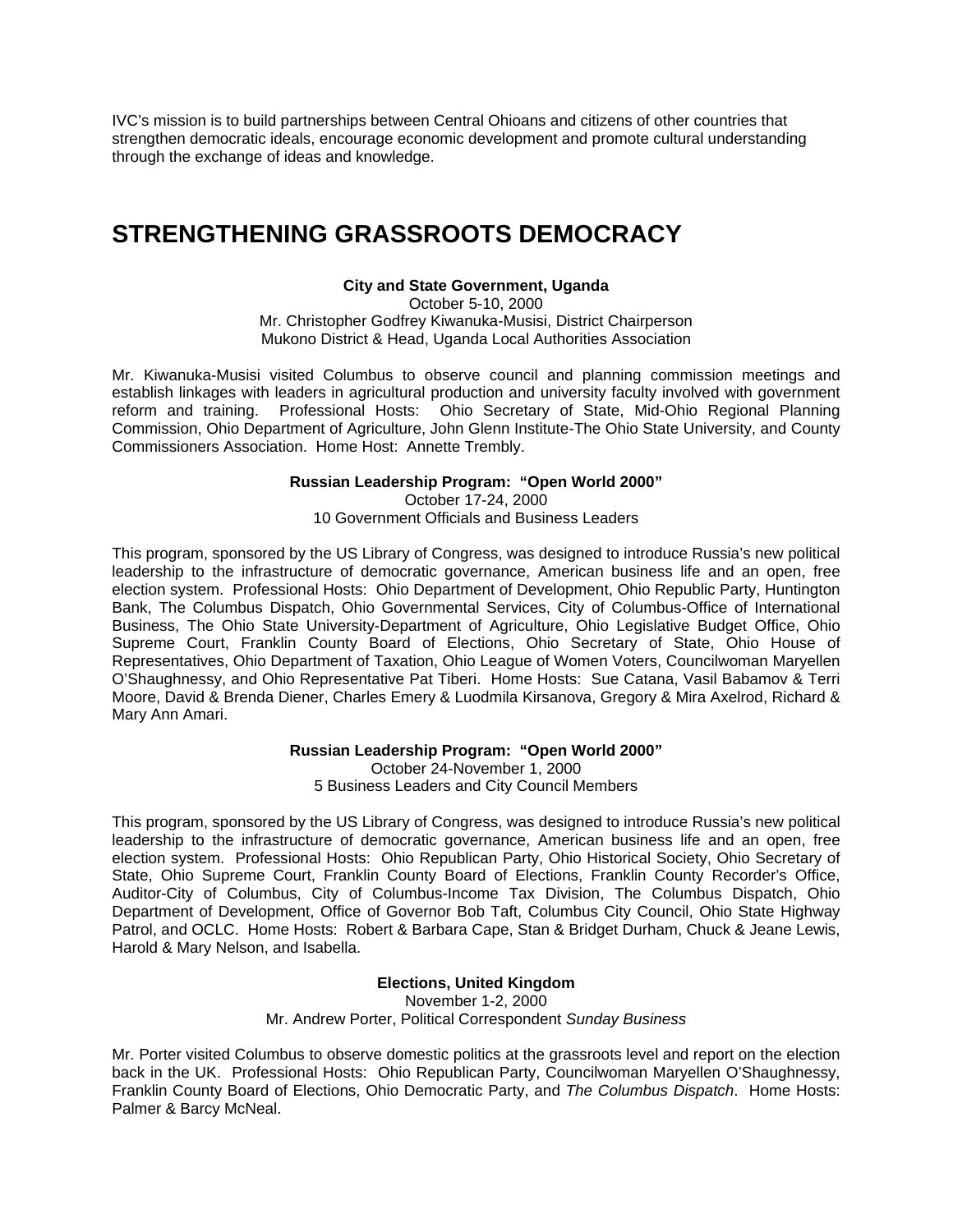*"…promoting Ohio and a better understanding between countries of how our system of government works."* 

- JoAnn Davidson, Speaker, Ohio House of Representatives

#### **American Government Program, Malaysia**

January 21-25, 2001

Mr. Mohamed Hatta Mohamed Ramli, MD, Political Secretary to the Leader of the Opposition in the Malaysian Parliament, and Member of the Central Working Committee, Parti Islam Semalaysia

Dr. Hatta's visit to Ohio focused on the American government and political party system and the place of Islam in American society. Professional Hosts: Ohio Secretary of State, Columbus State Community College, Governor's Office of Multicultural Affairs and International Relations, Interfaith Association of Central Ohio, Ohio Civil Rights Commission, Ohio Legislative Services Commission, Ohio Senate, and Ohio University. Home Hosts: Palmer & Barcy McNeal.

#### **Strengthening Grassroots Democracy: Volunteer Management & Leadership Program, Chile**  February 21-March 5, 2001

Phase I: Assessment & Recruiting Trip

Under a FIRSTLINK initiated and State Department Funded Citizen Exchange Program, IVC Director Kevin Webb, FIRSTLINK President Marilee Chinnici-Zuercher and FIRSTLINK VP Beth Eck traveled to Chile to assess the current state of volunteerism in Chile, provide preliminary training to VOLUNTAR (Chile's volunteer center) and recruit participants to come to the US on Phase II of the program.

#### **Drug Education & Prevention, Chile**

April 18-21, 2001

Mr. Remigio Munoz, Executive Director, Therapeutic and Educational Program Corporation

Mr. Munoz visited Columbus to examine drug education, prevention and rehabilitation efforts and strategies. Professional Hosts: CompDrug, DARE, Maryhaven, ADAMH, First Lady Hope Taft, and ODADAS. Home Host: Julie Dorrian.

#### **Open & Unfettered Access to Information, Nigeria**

April 17-21, 2001 Press Secretaries to the Vice President, Senate President, Minister of Defense, House

A central tenet of democracy is that government should operate in a transparent manner. Open and unfettered access to information by the media and ordinary citizens is of critical importance in maintaining transparency. This program was designed to introduce these information gatekeepers to information dissemination techniques. Professional Hosts: City of Columbus-Office of the Mayor, The Columbus Dispatch, Office of Governor Bob Taft, Ohio Department of Job and Family Services, American Electric Power, and Ohio Highway Patrol. Home Hosts: Ameka & Yvette Aniagolu and Didi Anekwe.

*"The program in Columbus gave us insight in how to manage the media during crisis situations and the need for openness, truth and cordial relationship with media practitioners."* 

– Musa Aduwak, Deputy Director of Information/Deputy Chief Secretary of the State House, Nigeria

#### **Strengthening Grassroots Democracy: Volunteer Management & Leadership Program, Chile**  May 3-19, 2001

Phase II: US Training Program for 6 Chilean Non-Profit Leaders

These identified leaders of the Chilean non-profit community, participated in a 2-week train-the-trainer program in volunteer management techniques. Professional Hosts: FIRSTLINK, Columbus Crew, The Ohio State University-College of Business, Marty Sweterlisch, Co-Creating Learning Organizations, WBNS 10-TV, WBNS Radio, This Week Newspapers, The Columbus Dispatch, The Wolfe Companies,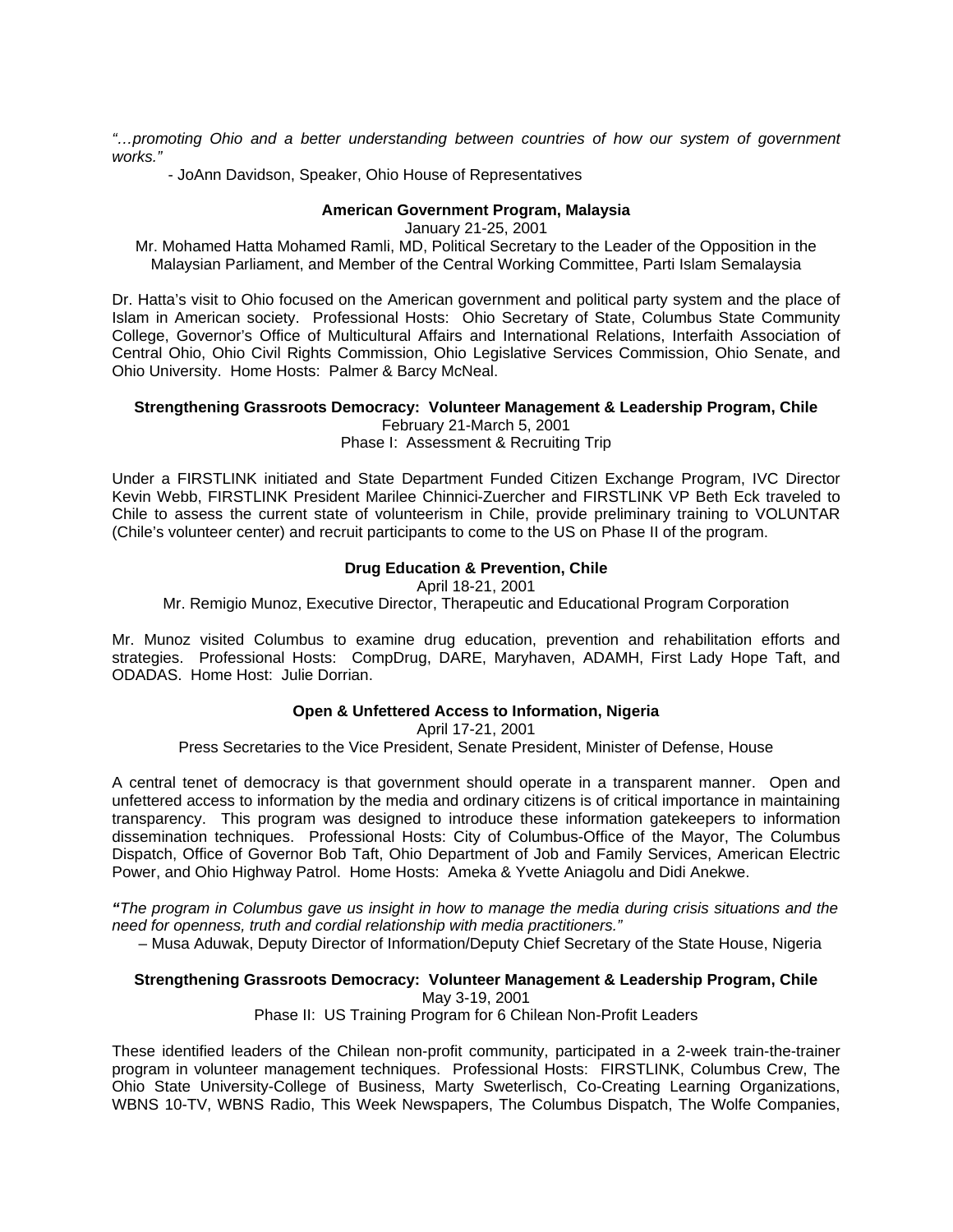United Way of Franklin County, Ohio Association of Non-profit Organizations, Ohio House of Representatives, Columbus City Council, Ohio Governmental Services, Office of Governor Bob Taft, Hodge, Cramer & Associates, Columbus Museum of Art, Goodwill Industries, Franklin University, Mid-Ohio Foodbank, and Ohio Village. Home Hosts: Kevin Webb & Emmanuelle Murga-Webb, Bob Zuercher & Marilee Chinnici-Zuercher, Iroabuchi Arum & Melanie Paris-Arum, Hal & Phyllis Duryee, Jeff & Peggy Mitchell, Carl & Ann Morahan, and Jeff & Bridget Wolf.

#### **Citizen Participation, People's Republic of China**

May 16-20

National People's Congress Delegation of 4

China's tenth five-year plan has listed expanding the voice of the people as a priority, and we have been told that there is substantial interest in both improving existing election procedures and, eventually, in gradually raising the level at which Chinese Officials are elected. This program is designed to provide a more accurate understanding of the US elections system. Professional Hosts: Ohio Republic Party, Franklin County Board of Elections, Ohio House of Representatives, Ohio Secretary of State, and The Ohio State University-Department of Political Science. Home Hosts: David & Brenda Diener and Dorothy Cheng-Ihochi.

#### **AIDS Awareness & Policies, Brazil**

June 10-13, 2001 1 Health Ministry Official and 1 AIDS NGO Leader

These two Brazilian AIDS experts were in Ohio to examine the development and application of AIDS prevention programs. Professional Hosts: State of Ohio Health Department, Columbus AIDS Task Force, Ohio AIDS Coalition, and Columbus Urban League. Home Hosts: Stephen & Gail Summerhill.

#### **Women in Political Leadership, Belgium**

September 8-15, 2001

#### Ms. Fauzaya Talhaoui, Member, Federal Parliament, Flemish Green Party (AGALEV)

Ms. Talhaoui's current parliamentary mandate is to ensure that human rights and non-discrimination become central issues at all policy levels and to contribute to Belgium's foreign policy, making sure that human rights, security and fair trade relations become priorities. Professional Hosts: Ohio Senate, Ohio Supreme Court, Columbus City Council, and Office of Lt. Governor Maureen O'Connor. Home Hosts: Ken & Jennifer Miller, Jeff & Leslie Rich, and Kevin Webb & Emmanuelle Murga-Webb.

*"It was fun to talk about cultural differences and similarities. I enjoyed sharing our life with her and learning more about Belgium."* 

- Jennifer Miller, IVC Home Host

#### **NGO Development, Ukraine**

September 11-30, 2001 10 Non-Profit Leaders

Ten leaders of Ukrainian non-governmental/non-profit agencies are visiting Ohio to learn non-profit management and development techniques to help improve third sector development in Ukraine. Professional Hosts: FIRSTLINK, Office of Governor Taft, OSU-Extension Office of Community Development, Co-Creating Learning Organizations, United Way International, CIVICUS, International Center for Non-Profit Law, National Center for Non-Profit Boards, Office of Senator Voinovich, ONN, WBNS 10-TV, West Central High School, City Year, The Buckeye Ranch, Clintonville Community Market, Global Action Plan, Ohio Environmental Council, Directions for Youth, Center for New Directions, Salvation Army, Downtown Kiwanis Club, Rock'n'Roll Hall of Fame, Foundation Center, Ukrainian Museum, and Ohio Village. Home Hosts: Chris and Cindy McGovern, Orest Holubec, Sue Schlepp, Palmer & Barcy McNeal, Chuck & Barbara McLean, Gail Neal, Bob Kennedy, Gary & Peggy Nielson, Jeff & Carol Simpson, Bob & Lu Mone, Bob & Kathy Beatty, and Don & Bettenell Miller.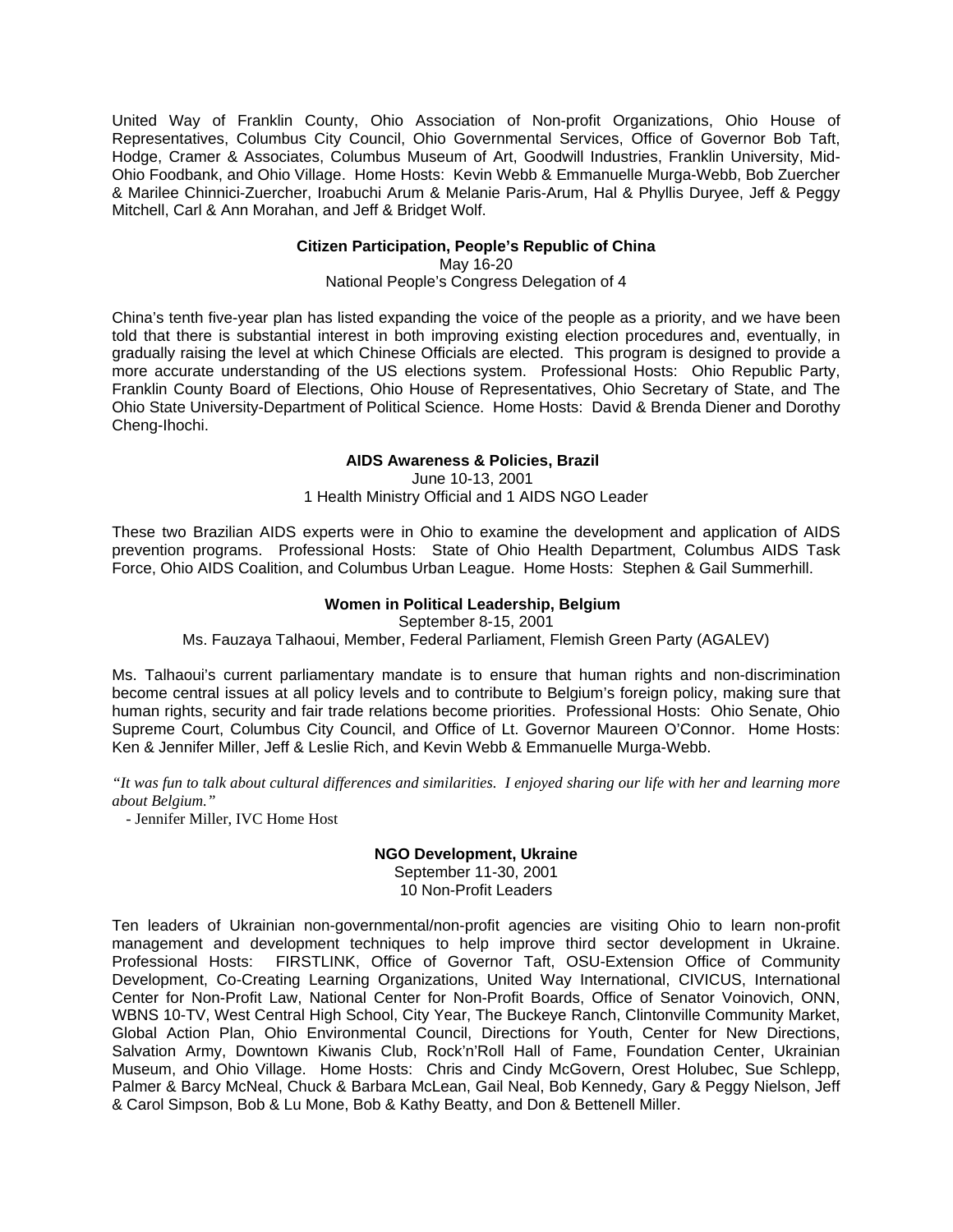## **ENCOURAGING ECONOMIC DEVELOPMENT**

#### **Western Business Practices, Ukraine**

October 17-November 18, 2000 10 Entrepreneurs

Designed to introduce entrepreneurs to western business practices and American culture, this program immerses the visitors in internships with local companies and home stay experiences. Professional Hosts: Office of Governor Bob Taft, The Ohio State University, City of Columbus-Office of International Business, Greater Columbus Chamber of Commerce-International Trade Assistance Center, Franklin University, Chicago Board of Trade, Federal Reserve Bank, Boris Custom Tailoring, Columbus Countywide Development Corporation, Murphy Epson, The Strategy Team Ltd., Kal Kan, Columbus Business International, Promo Net Technologies, Applied Virtual Vision, TDCI Consulting, Flowerama, Maple Lee Florists, WBNS 10-TV, Dealer's Lumber, The Palmer Donavin Manufacturing Co, Weyerhaeuser, Geitgey's Furniture Outfitter, Ohio Lumberman Association, Atria Building Products, B & T Distributors, Window & Door Factory, Tectum, David's Bridal, Bridal Design Studio, the Wedding Plantation, Alan Ray Bridal, King Thompson-Meg Michael Realty, Columbus Board of Realtors, Franklin County Auditors Office, US Realty Consultants, Dr. Mervyn Samuel, Dr. Charles May, Children's Hospital, St. Angela's Nursing & Rehabilitation Center, Columbus Department of Health, Mid Ohio Pediatrics, and OSU Thomas Rardin Family Practice Center. Home Hosts: Dick & Lynn Curtis, Hank Stonerook & Janet Barker, Palmer & Barcy McNeal, Sandra Heusinkveld, Nick Soulas, Myroslava Mudrak, Bobidar & Marika Stanojevic, Ralph & Terri Napletana, Josie Gonot, Chuck & Barbara McClean, Matt Smith & Meg Michael, Beverly Maselli, Norma Wallace, Jim & Barbara Kimmel, and Jackie Holton.

#### **Chambers of Commerce in the US, Azerbaijan**

November 26-28, 2000 6 Chamber Leaders

This program is designed to aid Azerbaijan chamber leaders in development of their institutions and providing support for private sector development. Professional Hosts: Greater Columbus Chamber of Commerce and Rickenbacker Port Authority. Home Hosts: Michael Reese & Bob Kennedy.

#### **Western Business Practices, Moldova**

February 20-March 25, 2001

10 Entrepreneurs

Designed to introduce entrepreneurs to western business practices and American culture, this program immerses the visitors in internships with local companies and home stay experiences. Professional Hosts: Office of Governor Bob Taft, The Ohio State University, City of Columbus-Office of International Business, Greater Columbus Chamber of Commerce-International Trade Assistance Center, Franklin University, Chicago Board of Trade, Federal Reserve Bank, United Refrigeration Services, Inc., API Safelife Security Systems, Inc., Anchor Hocking, 5/3 Bank, Prospect Bank, Telhio Credit Union, US Small Business Administration, Columbus Countywide Development Corp., Credit Bureau of Columbus, Andrew's House, United Way, Helpline, Ohio Association of Non-Profit Organizations, Greater Linden Development Corp., FIRSTLINK, Jewish Family Services, Midwest Express, Schenker International, Deloitte & Touche LLP, Nationwide Insurance Co., Interactive Inc., PC On-call, Lord Sullivan & Yoder, eMerging Marketing, Highlights for Children, Small Business News, Central Ohio Minority Business Association, Rickenbacker Port Authority, and CM Media.

Home Hosts: Ray Troyer, Rev. Don & Janet Meadows, Pete & Jean Steva, Richard & Linda Smith, James & Evelyn Mason, Bob Kennedy, John & Cheryl Ropp, Peggy Johnson, Jim & Mari Seitz, Norma Wallace,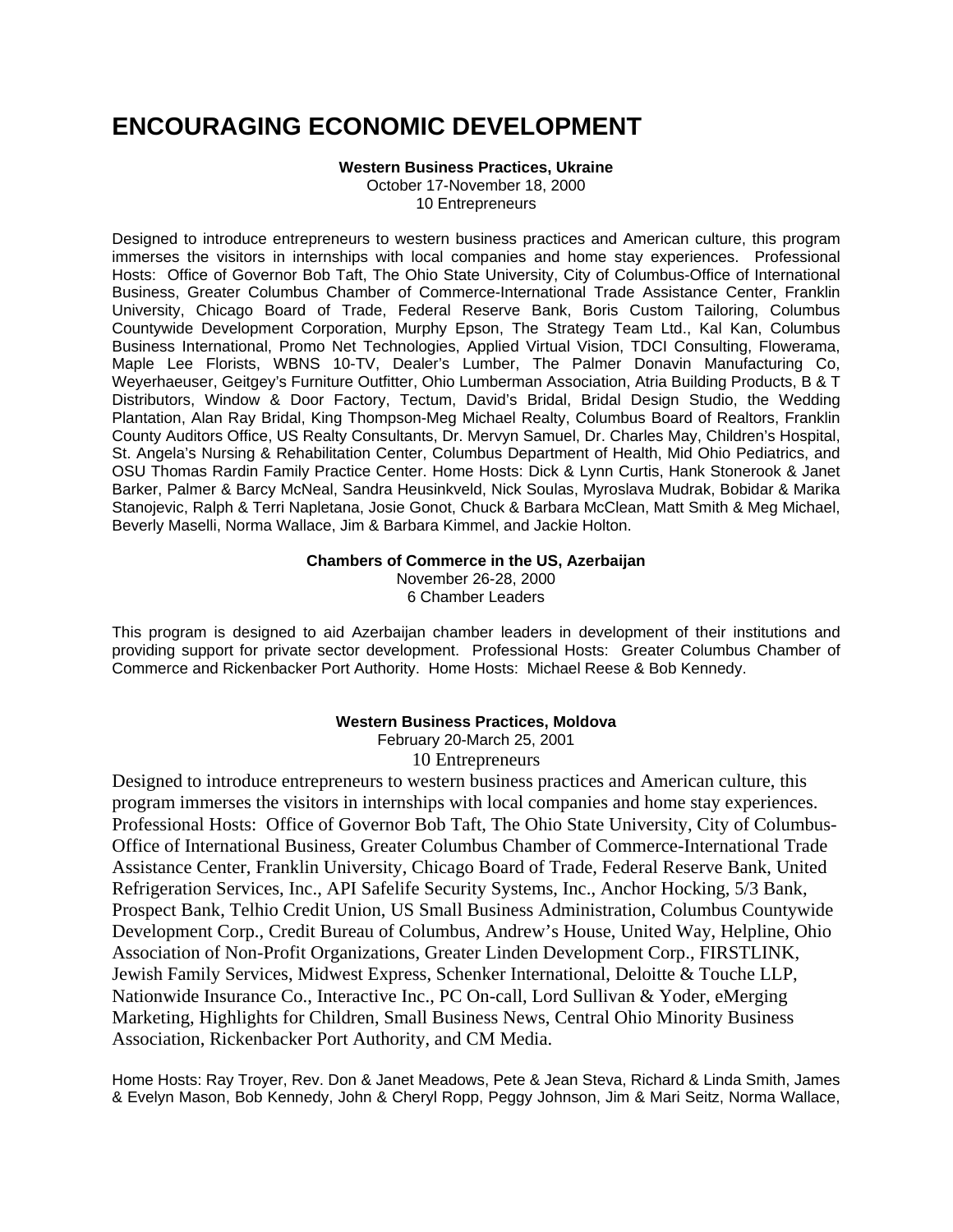Palmer & Barcy McNeal, Nick Soulas, Arnett Howard, Greg Hammer, Don Bettenell Miller, John & Lynn Konheim, and James & Frances Michalec.

#### **Human Resources & Economic Development, People's Republic of China**

March 11-14, 2001

Mr. Zhao Yongxian, Section Chief, Jiangsu Provincial Human Resource Bureau

Mr. Zhao came to the US to examine governmental human resource techniques and programs designed to encourage economic development. Professional Hosts: City of Columbus-Department of Finance, The Ohio State University-Department of Management & Human Resources, City of Columbus-Office of International Business, Columbus City Council, Ohio Office of Professional Development and Ohio Department of Development. Home Host: Weldon & Carolyn Abels.

#### **Small Business Development, Russia**

April 25-May 13, 2001 10 Small Business Development Representatives

Designed to introduce representatives of small business development agencies to economic development techniques and American culture. Professional Hosts: Office of Governor Bob Taft, City of Columbus-Department of Trade and Development, Greater Columbus Chamber of Commerce-International Trade Assistance Center, BalletMet Columbus, Venture Resources International, Franklinton Board of Trade, Columbus Rotary Club, Ohio Secretary of State, Ohio Department of Development-Economic Development Division, Columbus Clippers, Cheryl & Co., Jewish Family Services, Columbus Countywide Development Corporation, Ohio University-Innovation Center, US Small Business Administration, Center for International Private Enterprise, Senator DeWine's Office, Senate Committee on Small Business, The Longaberger Co., Better Business Bureau of Central Ohio, and Ohio Village. Home Hosts: Richard & Julie Helenthal, Harold & Jeane Anderson, Kim & Anthony Padgett, Bob Kennedy, Rob Aiken, Mark Levy & Wendie Gerus, Annette Trembly, Joe Sanda & Janet LeDuc, Victoria Bonner, and Bill & Loraine McNutt.

#### **Environment, Korea**

June 14-16, 2001 Mr. Dong-Won Shin, Director, International Affairs Office, Ministry of the Environment

Mr. Shin has played an important role in improving the working relationship between Korean officials and US environmental technology firms. Mr. Shin was in Columbus to improve understanding of state environmental policy and cooperative relationships between government and the private sector. Professional Hosts: Ohio Environmental Protection Agency, Public Utilities Commission of Ohio, The Ohio State University-Carbon Management and Sequestration Program.

#### **Small Business Development, Bhutan**

June 27-30, 2001 2 Construction Company Owners

As Bhutan continues its gradual opening to the outside world, these two entrepreneurs came to Columbus to look at the American free market economy and in in-depth exposure to privatization. Professional Hosts: Hilliard Rotary Club, Greater Columbus Chamber of Commerce-Small Business Development Center, Ohio Chamber of Commerce, Community Capital Development Corporation, Business Technology Center. Home Hosts: Chuck & Barbara McLean.

#### **Small Business Development, Russia**

July 10-29, 2001 10 Small Business Development Representatives

Designed to introduce representatives of small business development agencies to economic development techniques and American culture. Professional Hosts: Office of Governor Bob Taft, The Ohio State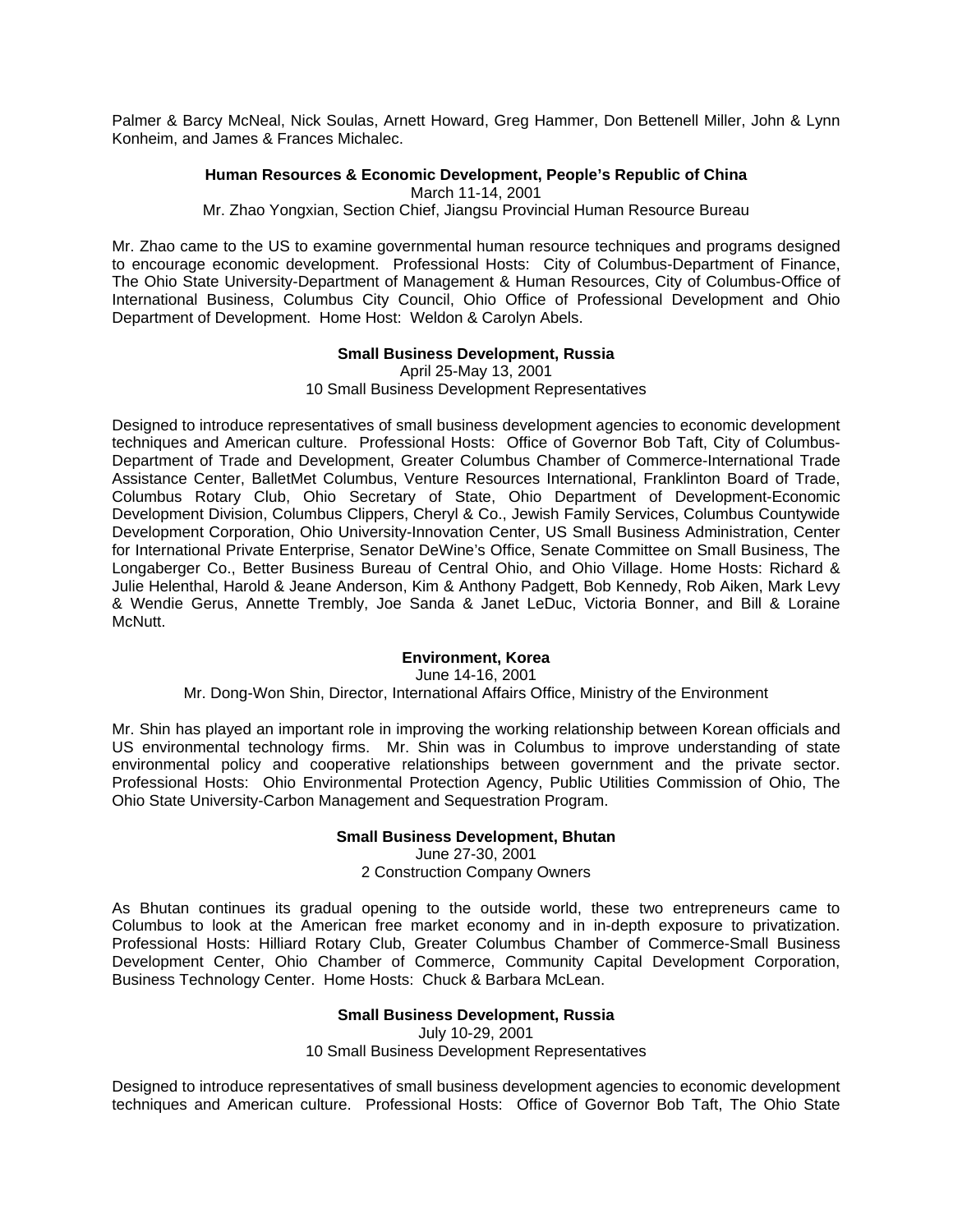University, City of Columbus-Department of Trade & Development, Greater Columbus Chamber of Commerce-International Trade Assistance Center, Great Mohican Pow Wow, Malabar Farm, Pleasant Valley, Ohio Department of Taxation, Kirkey & Co., Inc., Columbus Clippers, Better Business Bureau of Central Ohio, Ohio Secretary of State, Ohio Department of Development-Economic Development Division, Columbus Countywide Development Corporation, Ohio University-Innovation Center, US Small Business Administration, Center for International Private Enterprise, Senator DeWine's Office, Senate Committee on Small Business, The Longaberger Co., Terra Cotta, Circle Journey, and All-A-Cart Manufacturing. Home Hosts: Jim May & Mary May-Steed, Jim & Ann Reiser, Sue Schlepp, Sara Phelps, Carolyn Hodge, Peggy Johnson, Ray Troyer, Brent & Connie Stratton, Bobidar & Marika Stanojevic, and Norma Wallace.

#### **Biotechnology, Taiwan**

August 16-19, 2001

Dr. Huang Hsiau-Wen, Senior Researcher, Bureau of Pharmaceutical Affairs, Department of Health

Dr. Huang plays a key role in designing and formulating procedures for biological and drug review and for the regulation of medical devices, issues that are of key concern to Ohio pharmaceutical and healthcare companies. Professional Hosts: Chemical Abstracts Service and Edison Bio Technology Center.

#### **Disability Issues, Jordan**

August 30-September 5, 2001 Mr. Mohammed Tarawneh, Director, Special Building Code Department, Greater Amman Municipality

Mr. Tarawneh, himself disabled, came to Columbus to observe implementation of ADA standards in building construction and to meet with disability rights activists. Professional Hosts: Franklin County Board of Mental Retardation & Developmental Disabilities, Americans with Disabilities Act of Ohio, Board of Building Standards, Ohio Developmental Disabilities Council, Easter Seals Central and Southwest Ohio, Creative Living Housing Corporation, and Goodwill Industries of Central Ohio. Home Host: Lou Sikora.

*"It is always good to network and bounce ideas off of people with a different perspective."*  - Derek Mortland, Technical Specialist, ADA-Ohio

### **PROMOTING CULTURAL UNDERSTANDING**

#### **University Administration, Angola**

October 16-19, 2000

Bishop Damiao Antonio Franklin, Rector, Catholic University of Angola

The conflict in Angola that has been going on since 1975 has severely hindered post-secondary education in Angola and the quality of the state run school has diminished. To fill the void the Catholic Church established the Catholic University of Angola. The University is considering an expansion program, so Bishop Franklin visited Columbus with the goal of learning more about university administration, which will aid in defining the university's development efforts. Professional Hosts: The Pontifical College Josephinum, Capital University, and Columbus State Community College. Home Hosts: Ted Inbusch & Catherine Evans.

### **Library Management Program, Kazakhstan**

December 16-20, 2000 5 Librarians

These 5 experts are leaders in the nationwide reform efforts in library systems throughout Kazakhstan. The visitors came to Columbus to learn about library information technology systems. Professional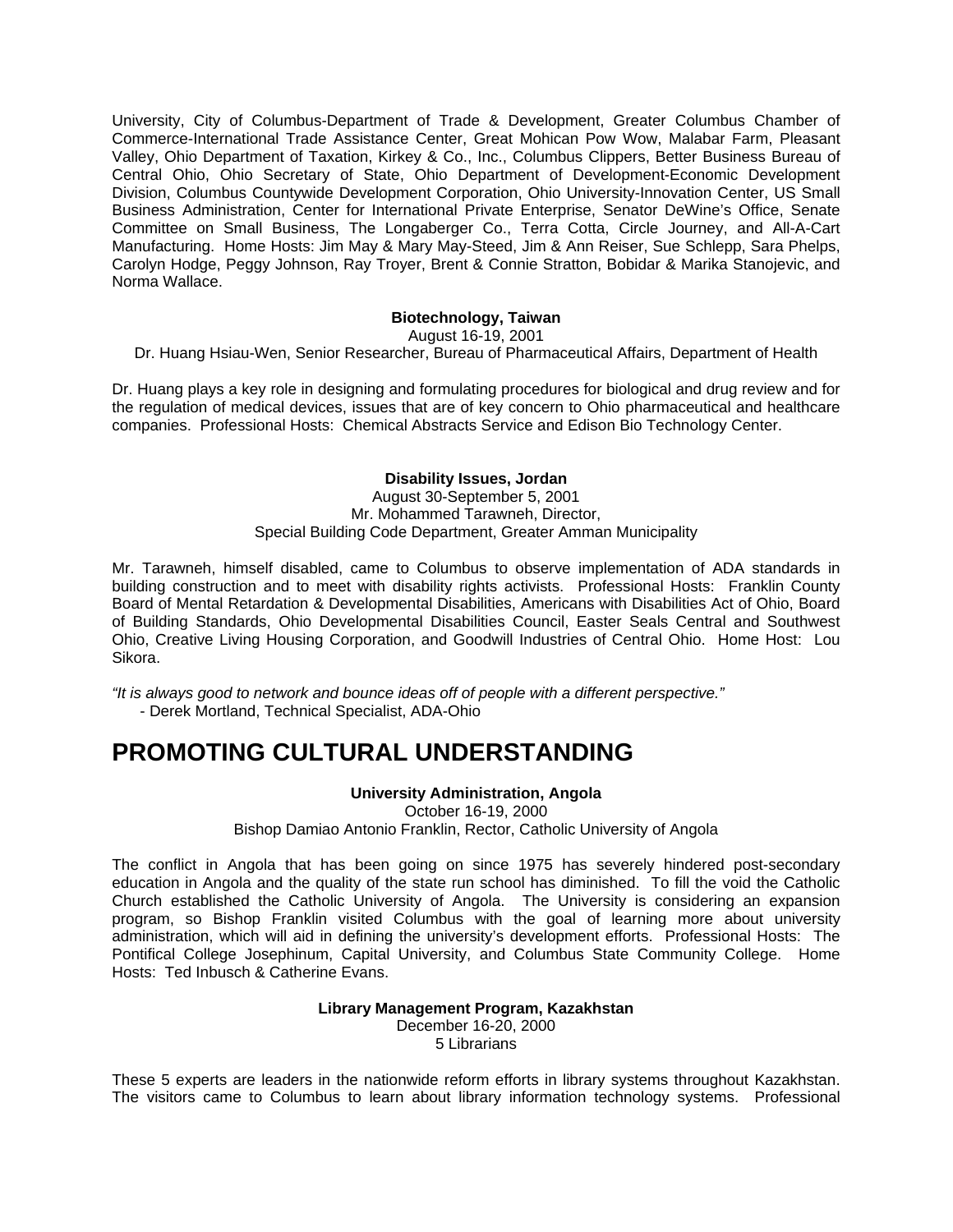Hosts: OhioNet, OhioLink, OCLC, Ohio Public Library Information Network, and the State Library of Ohio. Home Hosts: Keith Turpie & Celianna Taylor and Pat Larson.

#### **Education in the 21st Century, Multi-regional Project**

January 31-February 3, 2001 4 Educational Leaders

This diverse group from Qatar, Romania, Taiwan and Thailand came to Columbus to look at the use of technology in education. Professional Hosts: Ohio Department of Education, OCLC, Franklin Heights High School, Centennial High School, Columbus Public Schools, Horizon Science Academy. Home Hosts: Franklin Heights High School Students, Jim & Pam Allen and Bob & Lu Mone.

*"The visit in Columbus gives me the warmest moments in my whole trip!"* - Mr. Laurentiu Anghene

Teacher, Romania

#### A**merican Studies Program, People's Republic of China**

January 31-February 3, 2001 Mr. Qi Dexiang Director, International Cooperation & Exchange Office, Northeast Normal University

Mr. Qi's principle goal was to familiarize himself with American Higher Education and to examine university exchange program opportunities. Professional Hosts: Ohio University, Rural Action, Rich Farms, Capital University and The Ohio State University. Home Hosts: Chuck & Anne Hyland.

#### **Information Management in the Electronic Age, Greece**

April 12-18, 2001 4 Librarians

Greece lags behind its European counterparts in the development of practical strategies for managing the information revolution. These 4 university librarians are working to move toward inter-library networking to help manage information in this electronic age. Professional Hosts: Kent State University Libraries, Kent/East Liverpool Library, Carnegie Public Library, Wellington School, OCLC, Ohio Link, and Ohio Net. Home Hospitality: Susan Weaver and Phil Johnston.

*"Kent State has had a long and rewarding exchange with several universities in Greece. This visit gave us an opportunity to return some of the hospitality that we have received there. Also, we always learn new ideas and alternative ways of working from our international visitors."*

- Susan Weaver, Director of Library Kent, East Liverpool

#### **A Taste of Mexico**

#### April 28, 2001 IVC's Annual Fundraising Celebration

IVC partnered with the Worthington Arts Council for its annual fundraising event. The evening featured food donated by Don Pablo's Mexican Kitchen, El Vaquero Mexican Restaurant and Puerta Vallerta Mexican Restaurant and entertainment from the Ballet Folklorico Mexico. Baja Fresh, Cozymels, Minico's Restaurant, Phyllis Duryee, Maggie Gilmore, Anchor Hocking and the West Indies Bay Co donated raffle Prizes. Thank you to all of our supporters who helped raise \$1,600 to support our Global Education Programs.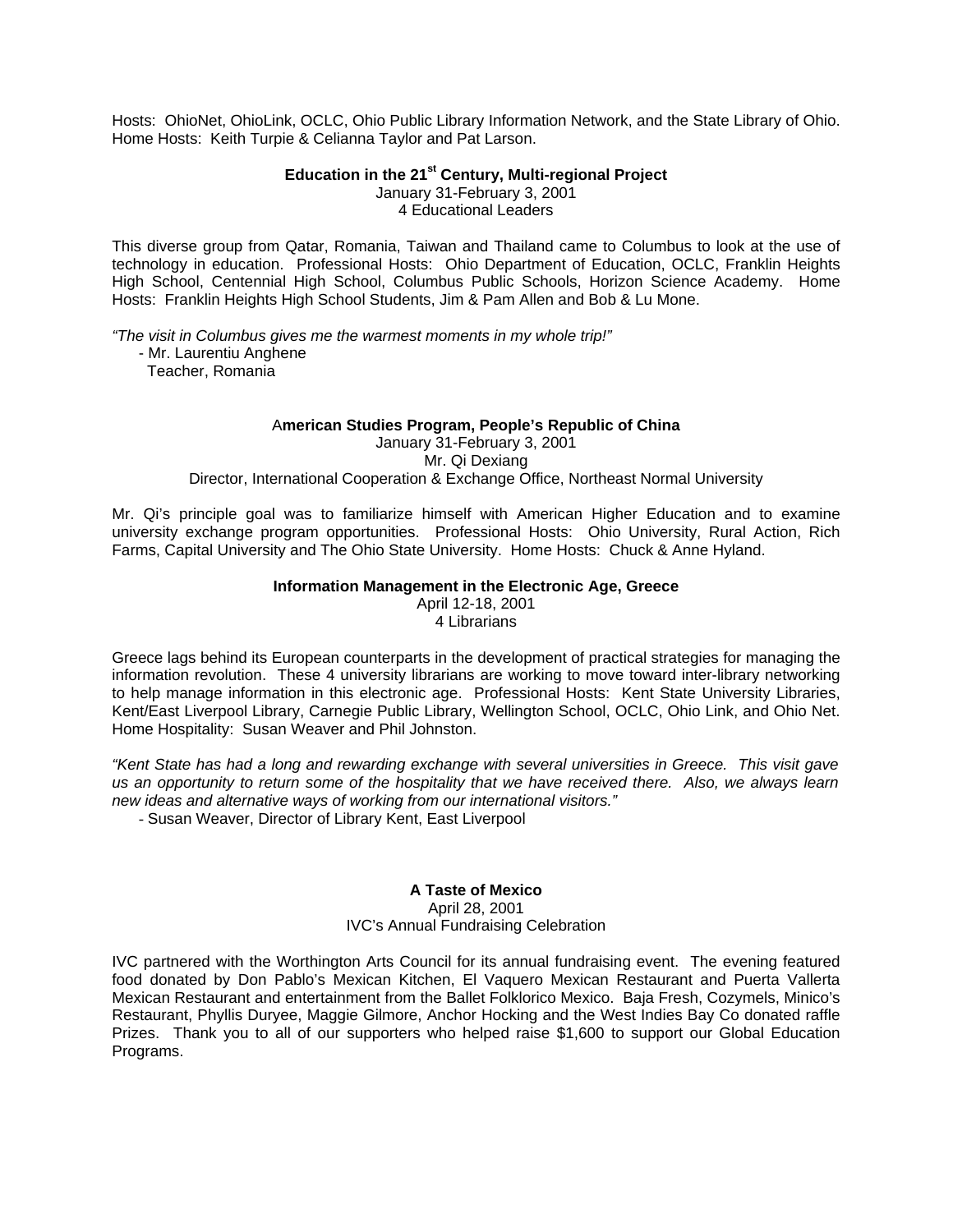#### **Library & Information Management, Multi-Regional**

June 10-12, 2001 Group of 17 Librarians

This accomplished group of library leaders from: Brazil, Botswana, Cambodia, Croatia, Eritrea, Germany, Guinea, India, Liberia, Lithuania, Mauritius, Mexico, Philippines, Russia, Tunisia, West Bank, and Zambia, came to Columbus to see the significance of technological advances in managing library operations. Professional Hosts: OCLC and OhioNet. Home Hosts: Thomas & Janet Ansley, Chuck & Anne Hyland, Julius & Mary Nemeth, Dick & Lynn Curtis, Keith Turpie & Celianna Taylor, and Sydney & Maria Gordon.

*"All of the visitors were very pleased. I am sure many of them will make additional contact with OCLC."*  – Ms. Catherine Lyons, English Language Officer, US Department of State

#### **Library & Information Management, Mexico**

June 12-14, 2001 Ms. Rosalita Del Carmen Macias General Director of Libraries, University of Guanajuato

With campuses in ten cities, 44 library branches and a collection of 300,000 volumes and 500 periodicals, the University of Guanajuato is the leading educational and informational system in the region. As General Director, Ms. Macias was in Columbus to learn about modernization and automation of the system. Professional Hosts: Columbus Metropolitan Library, OhioLink, Ohio State University Main Library, Ohio Public Libraries Information Network, State Library of Ohio, and OCLC. Home Host: Jill Welch.

#### **U.S. Culture, France**

July 15 – September 1, 2001 2 Students

2 students from France came to the Ohio to learn more about US customs and culture by staying with American host families. Home Hosts: Bob & Carol Wilhelm and Mr. & Mrs. Gerald Borin.

#### **U.S. Culture, Japan**  July 13– 30, 2001 25 Students

Sponsored by Nissin Travel Service, 25 students from Japan came to the Ohio to learn more about US customs and culture by staying with American host families. IVC assisted in finding homestays.

#### **Lecture: "The Current Situation in Macedonia and Other European Affairs Issues"**  August 24, 2001

Mr. Thomas Timberman, Senior Advisor for European Affairs, US Department of State

Mr. Timberman has been actively involved in American foreign and national security policy for over twenty-five years, serving in Southeast Asia, NATO Europe, South Asia and Africa. Currently, Mr. Timberman chairs the State Department's Working Group on Defense and Trade. He is also charged with implementing a long-term program in the Balkans – the Horizon Project – aimed at fostering multiethnic tolerance among children and youth. While in Columbus, Mr. Timberman lectured at the OSU-Center for Slavic and East European Studies and met with Ohio Chief Justice Thomas Moyer and other IVC board members and volunteers to discuss current State Department strategies in Europe.

*"There is an inestimable value in meetings between leaders of justice systems in foreign countries and leaders of justice systems in this country. No matter how vast the difference in our system of justice and the system in a country such as China or Ukraine, I am always reminded in our visits that our system is not perfect and we have*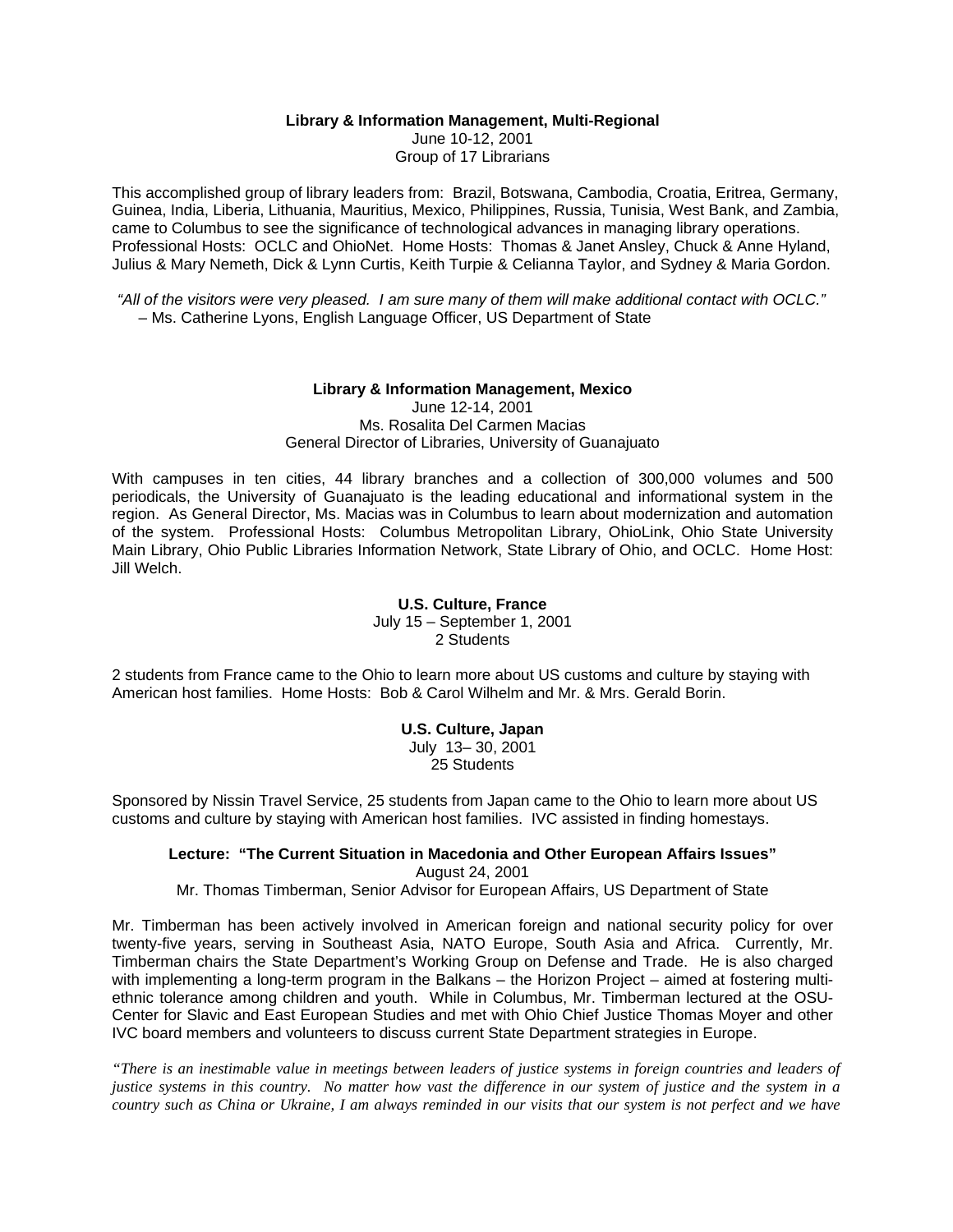*much to learn from others. That phenomenon is multiplied to the extent that we include other judges and court personnel in our exchange programs."* 

- Chief Justice Thomas Moyer, Ohio Supreme Court

#### **U.S. Culture & ESL, Japan**  September 7-10, 2001

6 Students

6 Japanese students came on an English as a Second Language study tour and stayed with American host families. Home Hosts: Michael & Mary Ann Adams, Jim & Pam Allen, Peter & Joanne Dole, Willard & Victoria Gersbacher, Robert & Patti Moore, and Richard McNight & Sarah Horn.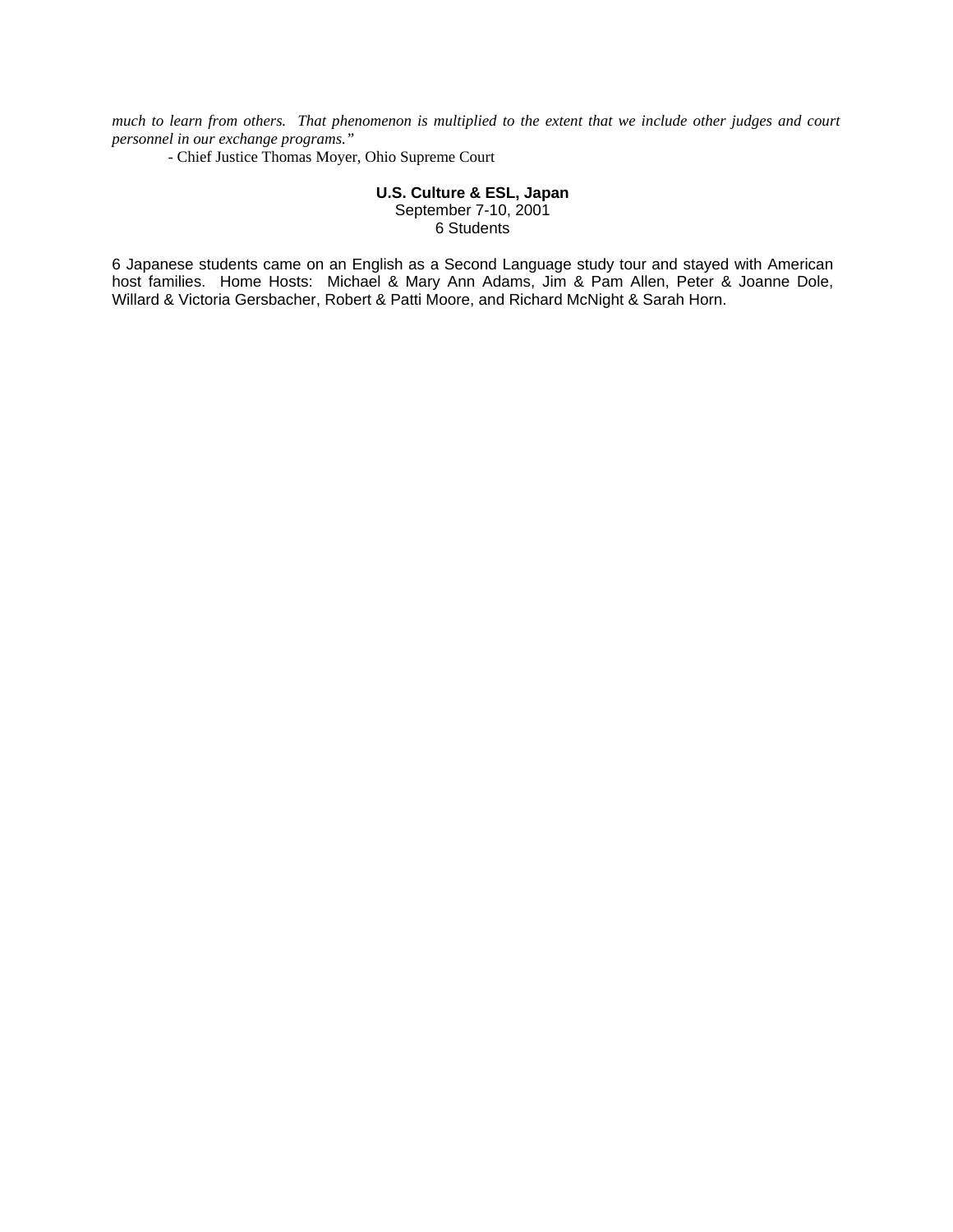## **IVC TRUSTEES, STAFF & VOLUNTEERS**

#### **OFFICERS**

 **Vasil Babamov, PhD,** President **Jim May,** Vice President

CAS DLZ Corp.

 **Robert Queen,** Secretary **Margaret Gilmore, Treasurer**  Columbus State Community College

> **Richard Curtis**, Past President Highway Patrol Pension System

#### **TRUSTEES**

**Michael Brumfield Micholas Cop** Second Languages II COCLC, Inc.

**Bill Kiefaber Barbara Kimmel Constructs** Paul Werth Associates **Boys and Girls Club** 

 **Jerry Ladman, PhD Chris McGovern**  The Ohio State University **Example 20 Figure 2018** eMerging Marketing

**Barcy McNeal Mercedes Moore** Department of Administrative Services Greater Columbus<br>State of Ohio Chamber of Commer

RHM Consulting, Co.

 **Mike Rankin F. David Resch** 

**Phyllis Duryee Change Corest Holubec<br>Franklin University Coffice of Governor Bore** Office of Governor Bob Taft

Chamber of Commerce

**Ric Moore 6 20 August Pust, PhD<br>I Consulting. Co. 6 20 August Pullet Poly Consulting.** 

F. David Resch, Esq.

**Annette Trembly Pieter Wycoff** Trembly Real EstateColumbus State Community College

#### **STAFF**

Kevin R. Webb, Executive Director Stephen G. Baker, Community Connections Program Director Dorothy K. Davda, International Visitor Program Director Stephanie Woodhouse, Program Assistant

#### OFFICE VOLUNTEERS

Michael Babamov, University Intern Dionne Best, Program Officer Leila Blevins, University Intern Mike Cessna, University Intern Lois Day, Data Control Officer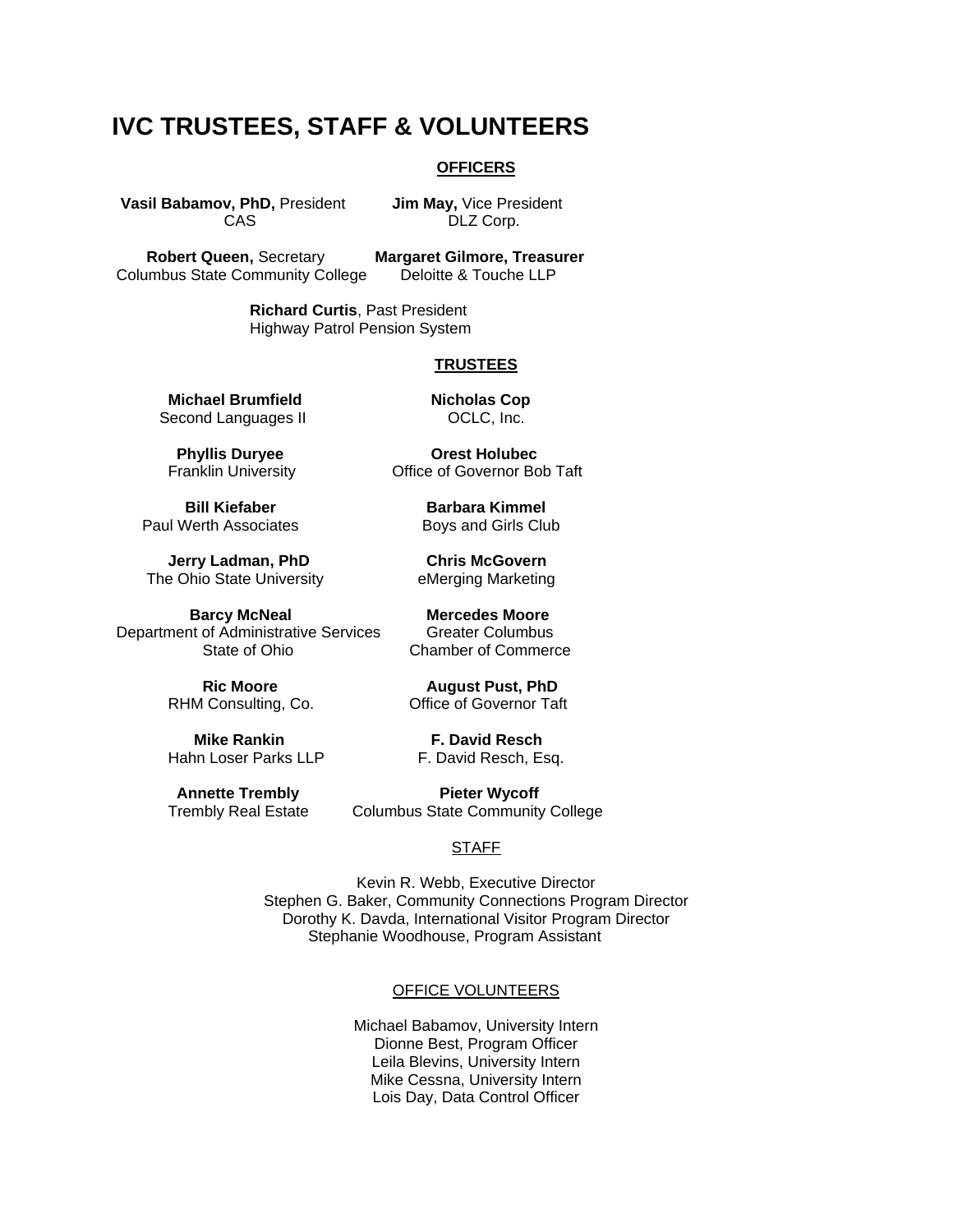Joanna Priestley, University Intern Christina Rippel, University Intern Jayne Sholl, University Intern

## **IVC PROGRAM PARTNERS**

**Academy for Educational Development** 

**Africa America Institute** 

**City of Columbus-Office of International Business** 

**Columbus State Community College** 

## **FIRSTLINK**

**Franklin University** 

**Institute for International Education** 

**Meridian International Center** 

**National Council for International Visitors** 

**Nissin Travel Service** 

**Phelps Stokes Fund** 

## **ST&GE**

**The Ohio State University** 

**United States Department of State** 

**USDA Graduate School** 

**World Learning-Delphi international Program**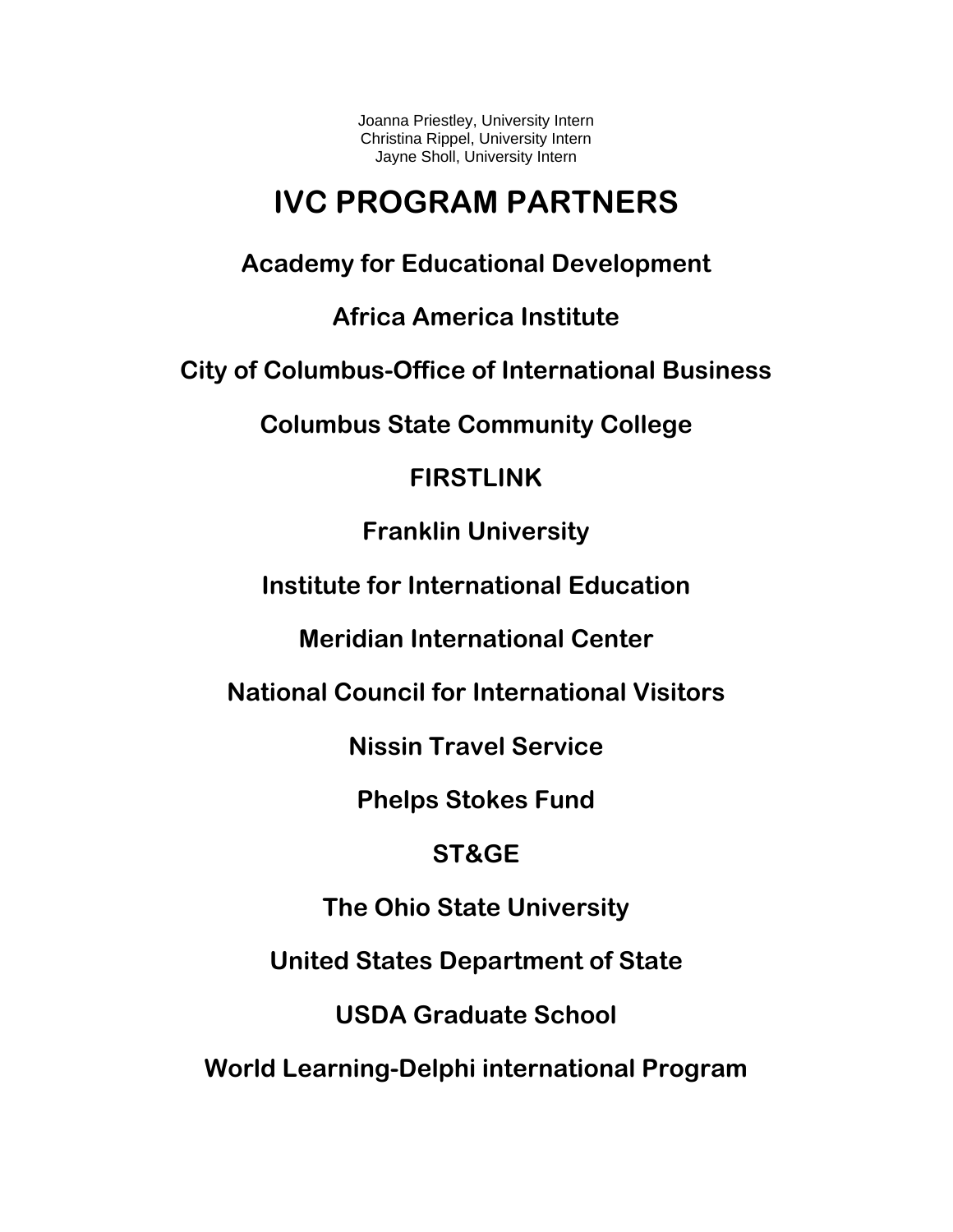## **Worthington Arts Council**

## **IVC CONTRIBUTORS**

In addition to the numerous volunteers who contribute their time, talent and resources to support IVC's programs, the following supporters made a financial contribution to support IVC's Global Education Programs.

#### AMBASSADOR'S CLUB

Columbus Airport Authority Anchor Hocking Columbus State Community College DLZ Corp. Hal & Phyllis Duryee eMerging Marketing Franklin University Mira's Agency Mike & Ruth Rankin US Department of State

#### CONSULAR CORPS

DR. Vasil Babamov BalletMet Columbus Bank One, NA Capital University City of Columbus Nicholas Cop Downtown Kiwanis Club Bill Kiefaber Barbara Kimmel Dr. Jerry Ladman Mark Friedman Jim May Chris McGovern Nationwide Insurance Co. OCLC, Inc. Ohio Governmental Services Paul Werth & Associates Vikram & Janet Rajadhyshka Rickenbacker Port Authority The Ohio State University University Ramada Hotel

#### CITIZEN DIPLOMATS

American Electric Power Robert C. Austin Barnes & Nobel Bookstores Dr. Arthur Bing Camille Bragg Dorothy Brickman Children's Hospital John & Lois Day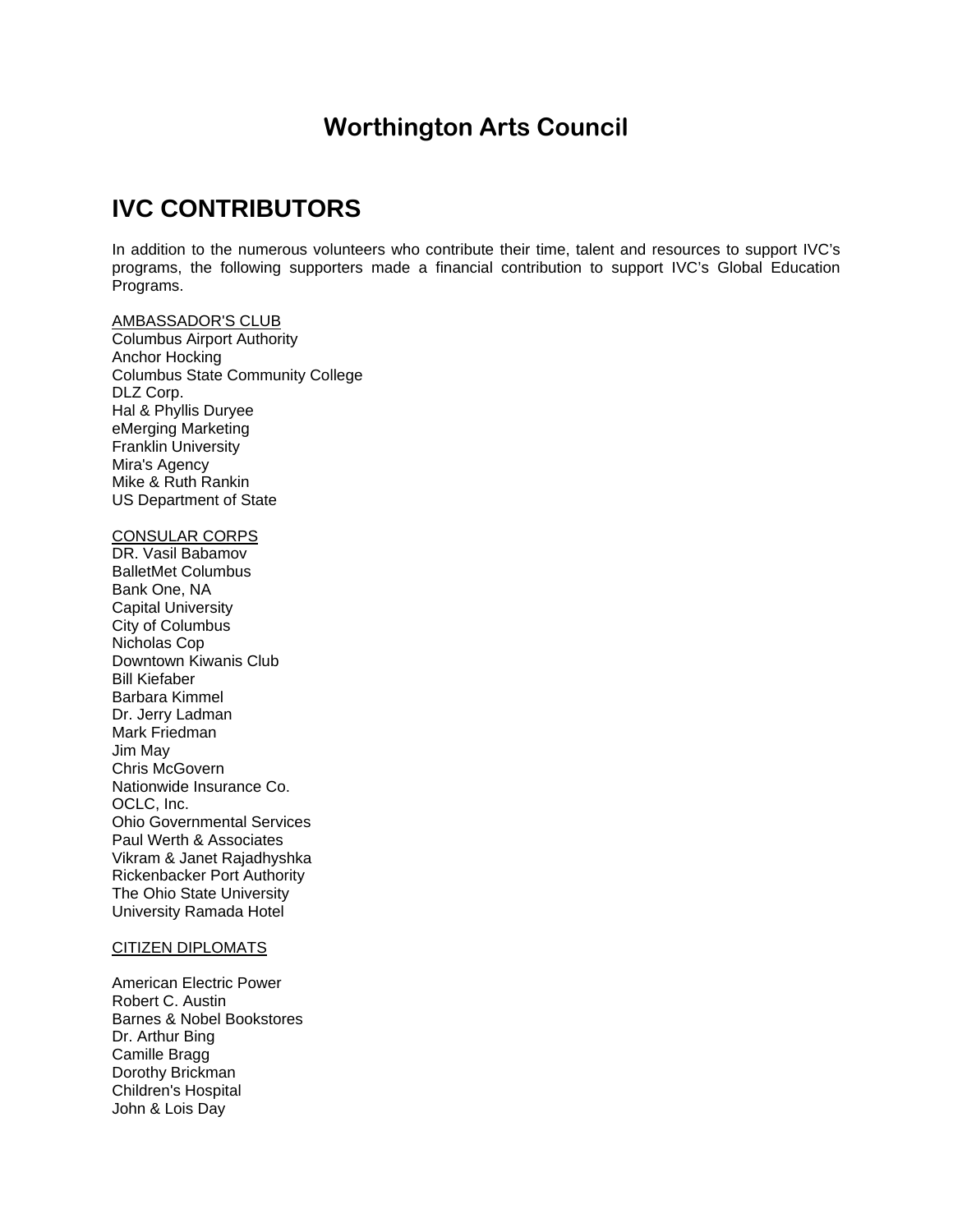Michael Donahue Dave & Janet Dye Robert & Alice Eck Diane Edwards Charles Emery & Luodmila Kirsanova Betsy Fletcher Mark & Claire Fohl Dr. Roger & Jane Gove David & Aida Hansen Scott & Jane Haynes Thomas Heck & Anne Goodrich Sandra Hess Michael Houlihan James Hunkler Margaret Johnson Margaret Lewis Dr. John & Elaine Masys Katherine McClure Laura Meeker Richard Meyer Kara Miller Robert & Elise Mills Robert & Lu Mone Carl & Ann Morahan Dr. Isaac Mowoe Harold Nelson Debra Patterson August Pust Robert Queen Jerry Raack & Joanne Kick-Raack Michael Reese Peter & Matina Ross David & Laura Sangree John & Barbara Schooley Second Languages II Nick Soulas Hank Stonerook & Janet Barker-Stonerook Peggy Stumpf Jon Tabor West Indies Bay Company Bob Zuercher & Marilee Chinnici-Zuercher

## **IVC-GLOBAL RESOURCE CENTER**

## **PROGRAMS**

### **Global Resource Library**

- **International Trade, Travel & Educational Publications & Videos**
- **Conference Room & Internet Access to IVC Online Resource Directory**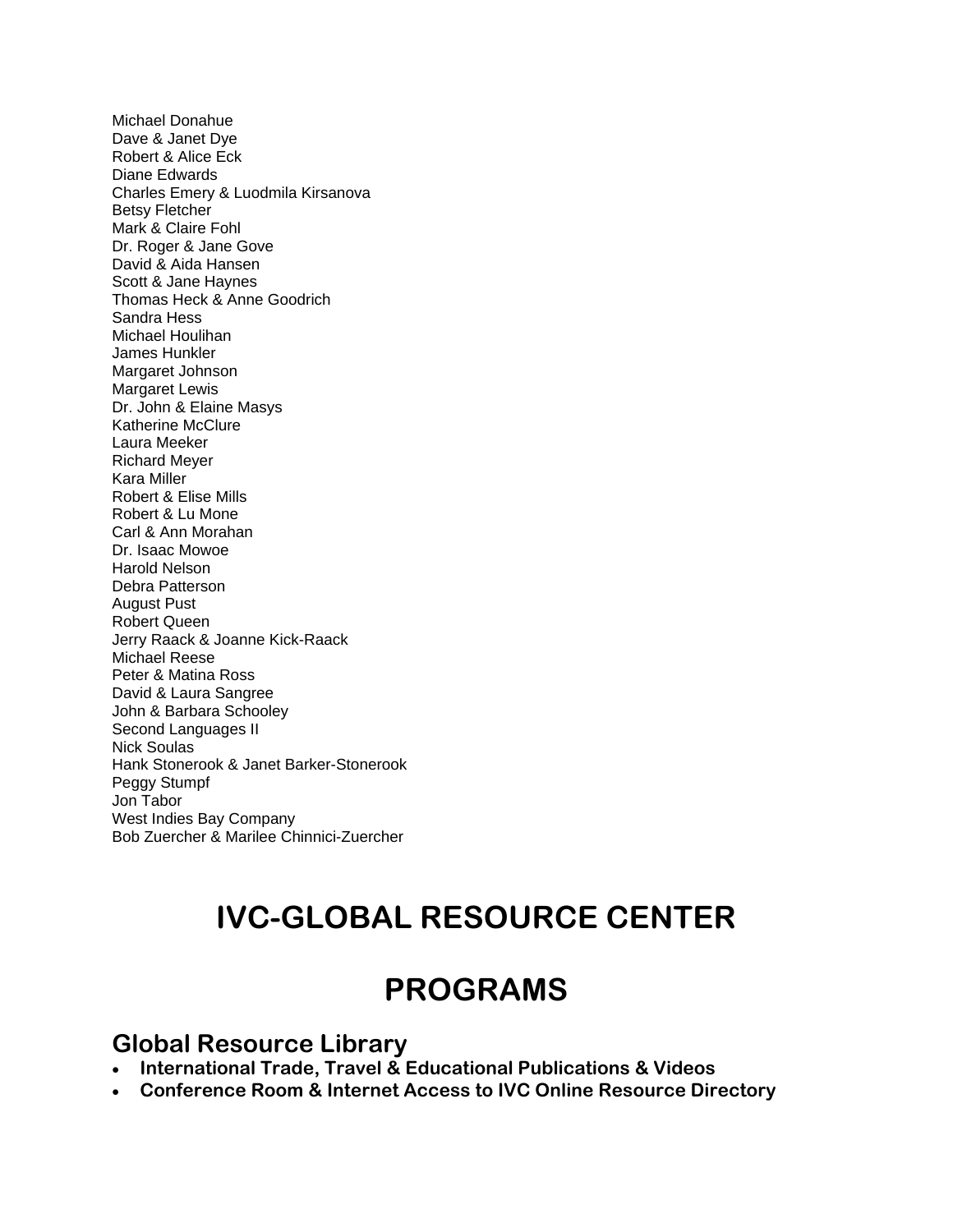• **Columbus Souvenirs & Travel Accessories** 

## **Global Exchange Programs**

- **US Dept. of State Citizen Exchange & International Visitor Program**
- **US Library of Congress Russian Leadership Program**
- **Columbus, Ohio Hosting & Cultural Exchange Programs**

## **Global Business Services**

- **Market Research & Client Logistics**
- **Trade Mission Planning**
- **Seminars: "Multi-Cultural Understanding", "How to Do Business Abroad"**

## **Global Education Programs**

- **Visitor-to-School Program: sending visitors to the classroom**
- **Faces of the World: art exhibit to promote cultural understanding**
- **Speaker's Bureau: "Welcome to Columbus", "About Citizen Diplomacy"**

## **Global & Local Links**

- **Columbus International Calendar & Online Resource Directory**
- **News You Can Use**
- **Trade, Travel, Education & Foreign Policy Links**

## **IVC 2001-2002**

### **U.S. Department of State Town Meeting**

October 10, 2001 US Foreign Policy Toward Asia

The US Department of State-Bureau of Public Affairs has contracted with IVC to host a Town Meeting, entitled "US Foreign Policy Toward Asia". The meeting will feature keynote speaker Philip Reeker, Deputy Spokesman for the State Department who will brief the audience at OSU's Fawcett Center for Tomorrow on the US Foreign Policy Challenges facing the US in the Post-Cold War World, particularly in Asia. Also scheduled to speak are Dr. Thomas Fingar, Principal Deputy Assistant Secretary, Bureau of Intelligence and Research, US Department of State, who will discuss the current Challenges in China, and Lisa Han, International Trade Attorney with Schottenstein Zox & Dunn, who will bring the discussion down to the local level discussing Trade: Asia, Ohio & You.

#### **IVC-Global Resource Center**  October 10, 2001

Introducing the new IVC-Global Resource Center. Located in the heart of the Jefferson Center for Learning and the Arts, the Columbus International Center at 57 Jefferson Avenue will serve as the new home for the International Visitors Council, Inc. and a Global Resource Center, which will serve as an information clearinghouse for international trade, travel, exchange and educational programs and activities taking place in Central Ohio.

#### **Community Connections Program**  2002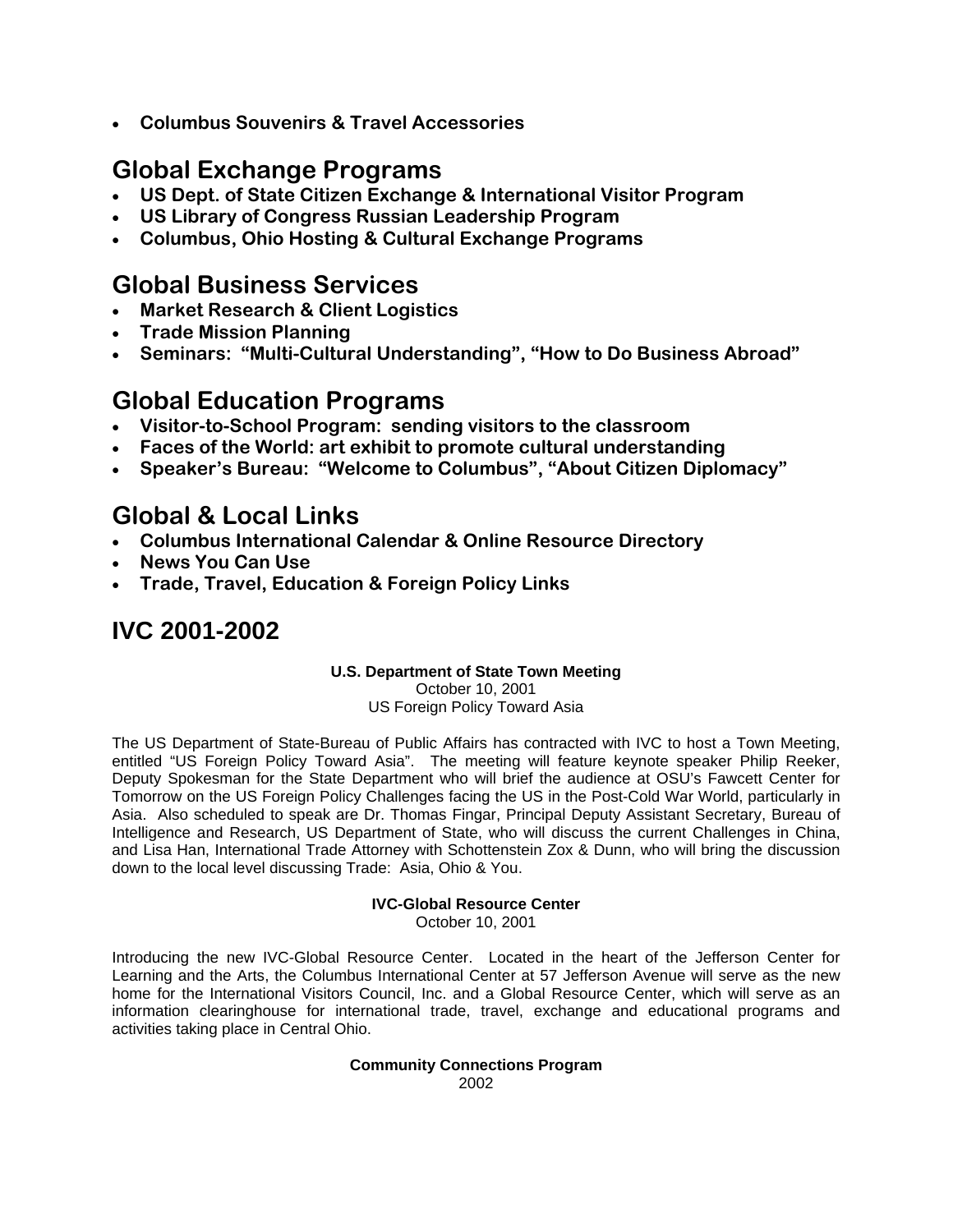IVC has already contracted with the US Department of State, Bureau of Educational & Cultural Affairs to host four delegations from the former Soviet Union. The tentative program dates and topics are:

- Jan. 16-Feb. 5, 2002: 10 Youth Advocates, Russia
- Apr. 18-May 18, 2002: 10 Entrepreneurs, Ukraine
- Jul. 11-Aug. 10, 2002: 10 Entrepreneurs, Moldova
- Sep. 4-24, 2002: 10 NGO Development Leaders, Russia

#### **Host Opportunities**

Throughout the year, IVC has opportunities for local Citizen Diplomats to host visitors for dinner, overnight or in their business. Call today to become a Citizen Diplomat.

#### **New Partnerships**

IVC is looking forward to the possibility of the following new partnerships in 2002 and beyond:

- Joint host recruitment projects with the Columbus International Program
- Malaysian-American Mutual Understanding Project with Ohio University
- Chinese Rule of Law Program with the Ohio Supreme Court and Columbus Bar Association
- Chinese Volunteer Management & Leadership Program with FIRSTLINK

## **IMPACT & BENEFITS OF IVC'S PROGRAMS**

*How do IVC's programs impact you, your family, your business and your community?*

#### STRENGTHENING GRASSROOTS DEMOCRACY

In a 1997 New York Times Magazine article, in which a former IVC visitor, who is leading the fight for an elected government in war-torn Sierra Leone, was quoted as *"…learning about democracy in Columbus, Ohio."* Someday, instead of sending foreign and military aid dollars to this West African nation, Ohio companies will be sending our investment dollars and the alumni will remember their Columbus hosts who played a defining role in bringing peace and prosperity to the region.

In 2000, IVC conducted a three-day training seminar in Slovenia for corporate, government and non-profit leaders, which helped lead to a change in that country's tax law. This change will encourage companies to contribute to non-profits to support much needed social services.

#### ENCOURAGING ECONOMIC DEVELOPMENT

A local realtor has hosted several Ukrainian visitors in her home and business. She is now engaged in a number of real estate business ventures in Lviv, Ukraine.

IVC recently hosted Dr. Huang Hsiau-Wen, the Senior Researcher with the Department of Health in Taiwan. She was learning about the regulatory environment for the biotech industry in Ohio. Upon her return, she will be charged with establishing national regulations for biotech imports to Taiwan.

#### PROMOTING CULTURAL UNDERSTANDING

In 1993, leaders of two different warring factions of Liberia had a secret meeting in the home of IVC board member, The Right Honorable Dr. Ijoma Flemister, to iron out a disarmament plan. The plan was adopted and a fragile peace resulted. Interim Head of State of Liberia, Madame Ruth Sando Perry, later visited Columbus on a "Mission of Peace" to build relationships between our societies and acknowledge the contribution IVC played in the peace process.